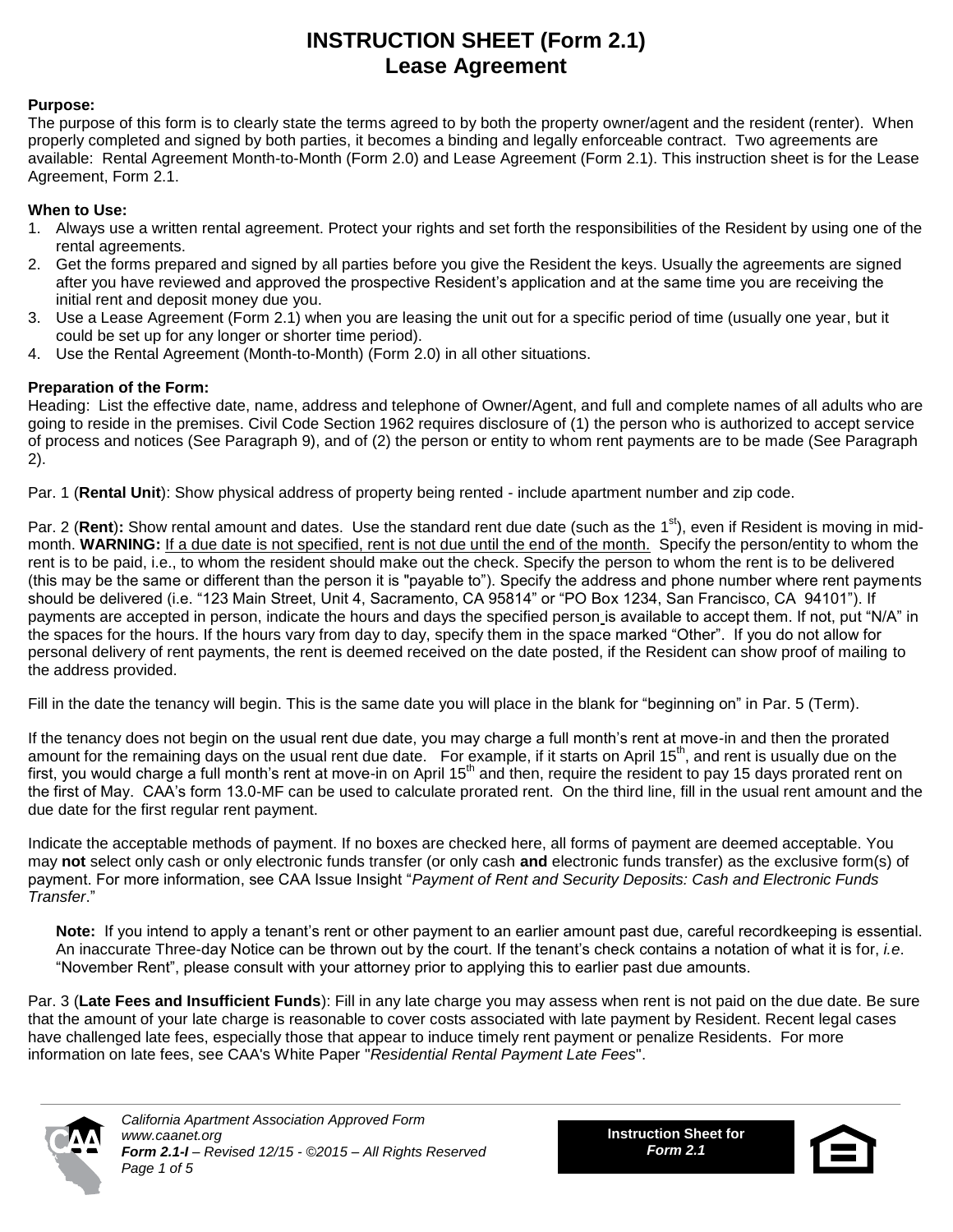If you have a charge for checks passed on non-sufficient funds (NSF), indicate that amount here. Again, the amount must be reasonable and approximate the losses incurred by the Owner/Agent when a check is passed on insufficient funds. Civil Code 1719 probably provides a safe harbor if the amount does not exceed \$25 for the first incident and \$35 for subsequent incidents.

Par. 4 (**Security Deposit**)**:** Show amount of Security Deposit after "\$." Check one of the boxes to specify the deadline for payment of the deposit. Within a reasonable time after notification of either party's intention to terminate the tenancy, the Owner/Agent must give Resident the opportunity to request an inspection of the unit and must give the Resident the opportunity to be present. The purpose of the inspection is to identify deficiencies and cleaning necessary for the return of the security deposit. No later than 21 calendar days after Owner/Agent has regained possession of the premises, Owner/Agent shall furnish Resident with an itemized written statement of the basis for, and the amount of, any security deposit received and the disposition of such security deposit and shall return any remaining portion of such security deposit to Resident. An agreement to deposit the funds electronically cannot be made until either the Owner/Agent or the Resident has provided notice of termination. CAA Form 18.3 Security Deposit Disposition Agreement can be used for that purpose. See CAA's Issue Insight – *Security Deposits: Collection and Return*.

**Domestic Violence and other Special Circumstances:** California law allows a tenant who is the victim of domestic violence, sexual assault, stalking, human trafficking, elder abuse, or dependent adult abuse, to get out of his or her rental/lease agreement. It does not however, require the owner to return the deposit until the unit is vacated. See CAA's Issue Insight – *Domestic Violence & Human Trafficking.*

Par. 5 (**Term**)**:** Enter the term of the Agreement (e.g. 1 year) and the beginning date "Tenancy start date" from Par 2. (Rent) and ending date of the term.

Par. 6 (**Rental Unit Availability**): If the unit is not available as planned, please consult with an attorney. This provision limits a prospective resident's damages when the unit is not available due to circumstances beyond the Owner/Agent's control, such as a previous resident holding over, or construction delays in a new property. This provision does not apply if a delay in availability is Owner/Agent's fault or if the Owner/Agent simply wishes to cancel a signed rental agreement, for example if another applicant offers a higher rent.

Par. 7 (**Utilities**)**:** List the utility service charges which you pay (i.e. garbage, hot water). Check off the utilities you require the resident to have connected. Civil Code Section 1040.9 requires a written agreement with the tenant if the tenant's meter covers areas other than the tenant's unit. Form 2.2 (blank addendum) can be used for this purpose.

Par. 8 (**Cash Payments**)**:** California law provides that an Owner/Agent may not demand or require cash as the exclusive form of payment of rent or deposit of security unless the Resident has previously attempted to pay the Owner/Agent with a check drawn on insufficient funds or the Resident has stopped payment on a check, draft, or money order. This provision allows you to demand cash payments for up to three months in those circumstances. Use CAA Form 33.0 to provide the mandatory written notice demanding cash when a Resident's check bounces. For more information see CAA's Issue Insight – *Payment of Rent and Security Deposits: Cash and Electronic Funds Transfer.*

Par. 10 (**Agent for Service of Notices and Process**): Specify the person who is the agent for service of legal process and for any notices from the Resident, such as the notice of termination. A post office box cannot be used as an address for service of process. Private boxes at "mail" stores can be used, if an employee will accept service on behalf of the box holder.

Par. 11 (**Occupants**)**:** List names and birth dates of all people who will normally live in the unit. Check the Application to Rent for how signature is written (i.e.- middle initial or full middle name used, etc.) and be sure that all signatures agree with the names shown. (Be accurate - any persons on the premises but not listed on the Agreement can only be a guest or trespasser and your rights change accordingly).

Par 12 **(Guests):** You may set reasonable limits on the length of time guests may stay with a tenant. California law does not specify how long a guest may stay in a tenant's rental unit, so it is important to place a limit in the rental agreement, so that they do not become occupants with legal rights. Restrictions based on the age or sex of the occupant or guest, or based on the religious or moral views of the owner are illegal. If it appears that a guest has overstayed the time limit, has begun getting mail, or has moved in furniture, etc., it is important to take action as soon as possible. For more information see CAA's Issue Insight "When does a Guest Become a Resident?"

Par. 15 (**Prohibitions**)**:** List any other excluded items which you do not allow in your units without your permission. Use CAA Form 13.0 to allow a pet and CAA Form 35.0 to allow charcoal burners or other open-flame cooking devices, or liquefied petroleum gas fueled cooking devices ("grills"). Note that some local ordinances restrict the use of grills within a certain number of feet from a flammable structure. Contact your local association to determine if such requirements apply in your area. California law requires you to allow clotheslines/drying racks in certain limited circumstances, see CAA Form 62.0 and



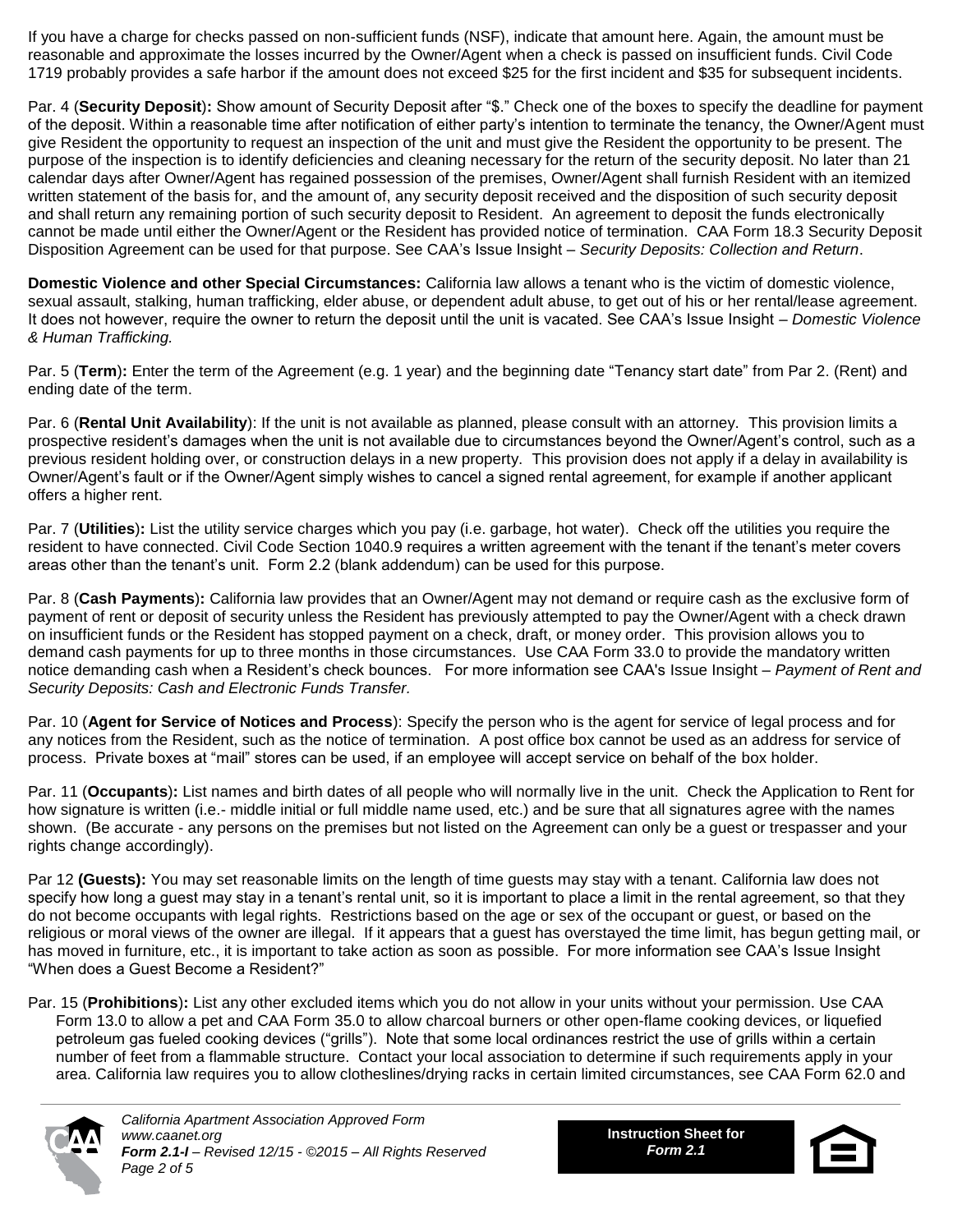CAA's Issue Insight.

Par. 16 (**Quiet Enjoyment**): Check with your local CAA association for information regarding local noise ordinances.

Par. 17 (**Parking**): Additional and more specific rules regarding parking may be imposed using an addendum. CAA's blank addendum can be used for this purpose. Please have any addendum terms reviewed by your attorney before attaching them to your rental agreement. For more information about towing vehicles, please see CAA's Issue Insight "Towing Vehicles from Residential Property."

Par. 18 **(Smoking Prohibition):** If you do not attach an addendum that allows smoking, this provision prohibits it on all areas of the property, including in individual units. If you allow smoking in some areas or units, but not others, check the first box, and attach the Smoking Policy Addendum (CAA Form 34.0). Many local ordinances restrict smoking on residential rental properties and require the use of an addendum. Please contact your local association to determine if such requirements apply in your area. In most cases, CAA Form 34.0 will meet the requirements of the local ordinance.

Understand that whether or not an owner chooses to prohibit smoking there may be legal consequences. Since this is a new trend in California's rental housing industry, the rights and obligations of Owners and Residents have not yet been litigated to the extent that there is legal precedent. For example: smoke drifting into a non-smoking resident's unit may result in a complaint regarding violation of the implied covenant of quiet enjoyment, whether or not a non-smoking policy is in place. Having a non-smoking policy may raise your resident's expectations and your duty to respond, resulting in possible legal action if it is not enforced. For more information about developing and enforcing non-smoking policies, see CAA's website.

Par. 22 (**Repairs and Alterations**)**:** Note: that a resident's request for a reasonable accommodation or to make a reasonable modification is not governed by this provision. For more information see Member Services>Knowledge Base> on CAA's website [www.caanet.org.](http://www.caanet.org/)

Par. 25 **(Landscaping):** Indicate by checking the appropriate box whether or not the Resident is responsible for maintenance of the yard and landscaping. You may also check the addendum box if you wish to specify additional, or different responsibilities. CAA Form 2.2 Addendum to Rental/Lease Agreement can be used for this purpose. See CAA's Personal Agriculture Addendum (CAA Form 49.0) and Issue Insight for more information.

Par. 26 (**Smoke Detection Device**)**:** If you prefer, you may use a separate and more specific Smoke Detector Addendum (Form 27.0), which becomes part of this Agreement.

Par. 27 **(Carbon Monoxide Detection Device):** If you prefer, you may use a separate and more specific Carbon Monoxide Detector Addendum, (Form 27.1) which becomes part of this Agreement.

Par. 30 **(Renters Insurance):** Indicate by checking the appropriate box, whether or not you require the Resident to obtain Renter's Insurance and specify the deadline by which the Resident must provide proof, if applicable. If you do require insurance, CAA Form, 12.0-MF Renters Insurance Addendum should be used to provide details. CAA recommends the use of that addendum, even if you do not require insurance, as it provides useful information, and strongly encourages the Resident to obtain coverage.

Par. 31 (**Entry**)**:** Owner/Agent or their agents or employees may enter the dwelling unit only in the following cases:

- (a) in case of emergency;
- (b) to make necessary or agreed repairs, decorations, alterations; or improvements, or to supply necessary or agreed services;
- (c) to exhibit the dwelling unit to prospective or actual purchasers, mortgagees, residents, workers or contractors;
- (d) when the Resident has abandoned or surrendered the premises;
- (e) to inspect a waterbed or bedding filled with liquid filling material, as those terms are used in Civil Code Section 1940.5;
- (f) to inspect any area where the tenant is engaging in personal agriculture pursuant to Civil Code Section 1940.10;
- (g) to install, repair, test, and/or maintain the smoke detector;
- (h) pursuant to court order; and
- (i) to perform an initial inspection as requested by the Resident no earlier than 2 weeks prior to termination of the tenancy.

Except in cases of emergency or when the Resident has abandoned or surrendered the premises, the Owner/Agent or their agents or employees shall give the Resident reasonable notice in writing of their intent to enter and may enter only during normal business hours, unless the Resident consents at the time of entry. Twenty-four hours is presumed reasonable notice, if the written notice is personally delivered to the Resident, left with someone of a suitable age and discretion at the premises, or, left on, near, or under the usual entry door of the premises in a manner in which a reasonable person would discover the



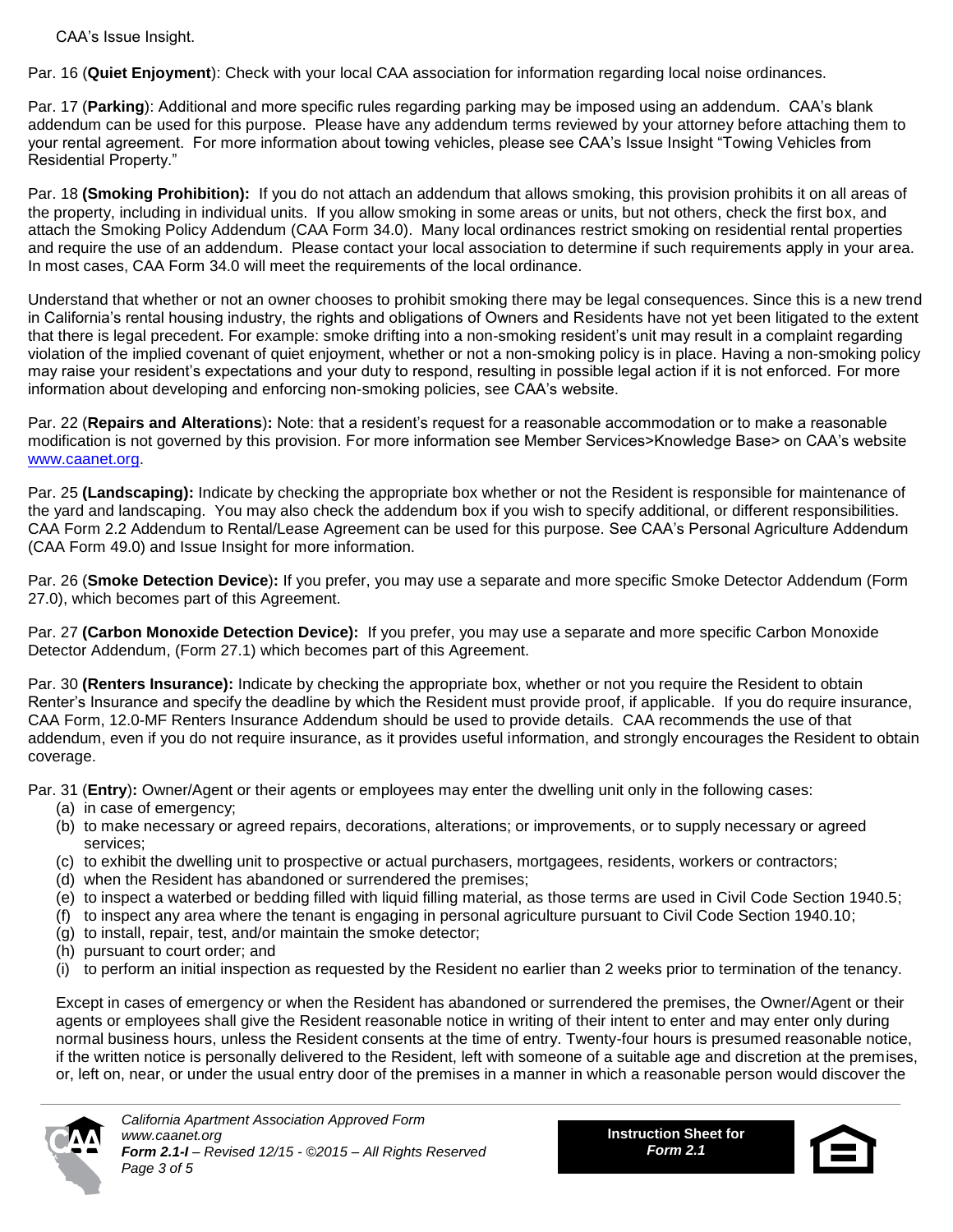notice. If the notice is mailed to the Resident, mailing of the notice at least six days prior to an intended entry is presumed reasonable notice.

For more information about abandonment, see CAA's White Paper – *Abandonment of Real and Personal Property* available at [www.caanet.org.](http://www.caanet.org/)

The Owner/Agent is not required to provide a written notice of entry to the Resident if the Owner/Agent and Resident have agreed orally to an entry to make agreed repairs or supply agreed services. The agreement shall include the date and approximate time of the entry, which shall be within one week of the agreement.

If the purpose of the entry is to exhibit the dwelling unit to prospective or actual purchasers, the notice may be given orally, in person, or by telephone, if the Owner/Agent or their agents or employees has notified the Resident in writing within 120 days prior to the oral notice that the property is for sale and that Owner/Agent or their agents or employees may contact the Resident orally for the purpose described above. Twenty-four hours is presumed reasonable notice. At the time of entry, Owner/Agent or their agents or employees shall leave written evidence of the entry inside the unit.

As of January 1, 2011 the Owner/Agent as the right to enter the unit to install, inspect and maintain carbon monoxide detectors. The Owner/Agent must install a carbon monoxide device, approved and listed by the State Fire Marshal, in each existing dwelling unit having a fossil fuel burning heater or appliance, fireplace, or an attached garage, within the earliest applicable time period as follows: (1) For all existing single-family dwelling units intended for human occupancy (tenant or owner-occupied) on or before July 1, 2011; (2) For all other existing dwelling units intended for human occupancy on or before January 1, 2013.

For more information about "Personal Agriculture" see CAA's Issue Insight – *Personal Agriculture.*

Par. 33 (**Destruction of or Damage to the Premises**): If you believe the premises are only partially damaged or temporarily uninhabitable, or if the destruction or damage was caused by the Resident, please consult with your attorney.

Par. 35 (**Notice**)**:** Notice regarding Sex Offender database and Website: This statement is statutorily required in all rental/lease agreements in California.

Par. 38 (**Addenda**)**:** Use this section to add any additional terms to the basic rental agreement. Check applicable boxes to indicate which additional terms have been added to the Agreement. Have Resident(s) initial below the list of addenda. Recommended and required addenda:

**Asbestos Addendum (Form 17.1)** - recommended if your property was built before 1981.

**Bedbug Addendum (Form 36.0)** - recommended for all tenancies.

**CC&Rs Addendum (Form 2.9)** – **required** if the property is located within a common-interest development. CC&Rs must be attached as well.

**Carbon Monoxide Detector Devices (Form 27.1)** recommended if paragraph 17 of the Rental Agreement does not meet your needs.

**Clothesline/Drying Rack Addendum** - For use when Resident is allowed by law to use a clothesline/drying rack. **Day Care Addendum (Form 28.0)** - recommended if the Resident will be operating a family day care home. **Furniture Inventory (Form 16.1)** - recommended if unit is furnished.

**Grilling Addendum (Form 35.0)** - recommended if Owner/Agent allows the use of charcoal burners or other open-flame cooking devices, or liquefied petroleum gas fueled cooking devices.

#### **Guarantee of Rental/Lease Agreement (Form 41.0)** recommended if a guarantor is used.

**Lead-Based Paint Addendum (Form LEAD1)** - required if your property was built before 1978. Also documents the required distribution of the lead pamphlet

**Mold Notification Addendum (Form 2.7)** - recommended for all tenancies.

**Move In/Move Out Itemized Statement (Form 16.0)** recommended for all tenancies to help when determining and proving deductions from security deposit at the end of the tenancy.

**Personal Agriculture Addendum** – For use when Resident is allowed by law to engage in personal agriculture. **Periodic Application by Pest Control Operator**

**Addendum (Form 61.6)** - **required** when Owner/Agent has contracted for periodic pest control.

**Periodic Application of Pesticides by Owner/Agent to Common Area Addendum (Form 61.4)** – For use when the Owner/Agent is engaging in periodic application of pesticides in a common area, to notify incoming Resident.

**Pet Addendum (Form 13.0)** - recommended if Owner/Agent allows pets.

**Political Signs Addendum (Form 39.0)** – recommended if Owner/Agent wishes to limit Resident's ability to display political signs on the property.

**Pool Rules Addendum (Form 15.0)** - recommended if property has a pool.

**Prop. 65 Brochure (Form PROP65BROCHURE) required** if your company or partnership has 10 or more employees.



*California Apartment Association Approved Form www.caanet.org Form 2.1-I – Revised 12/15 - ©2015 – All Rights Reserved Page 4 of 5*

**Instruction Sheet for** *Form 2.1*